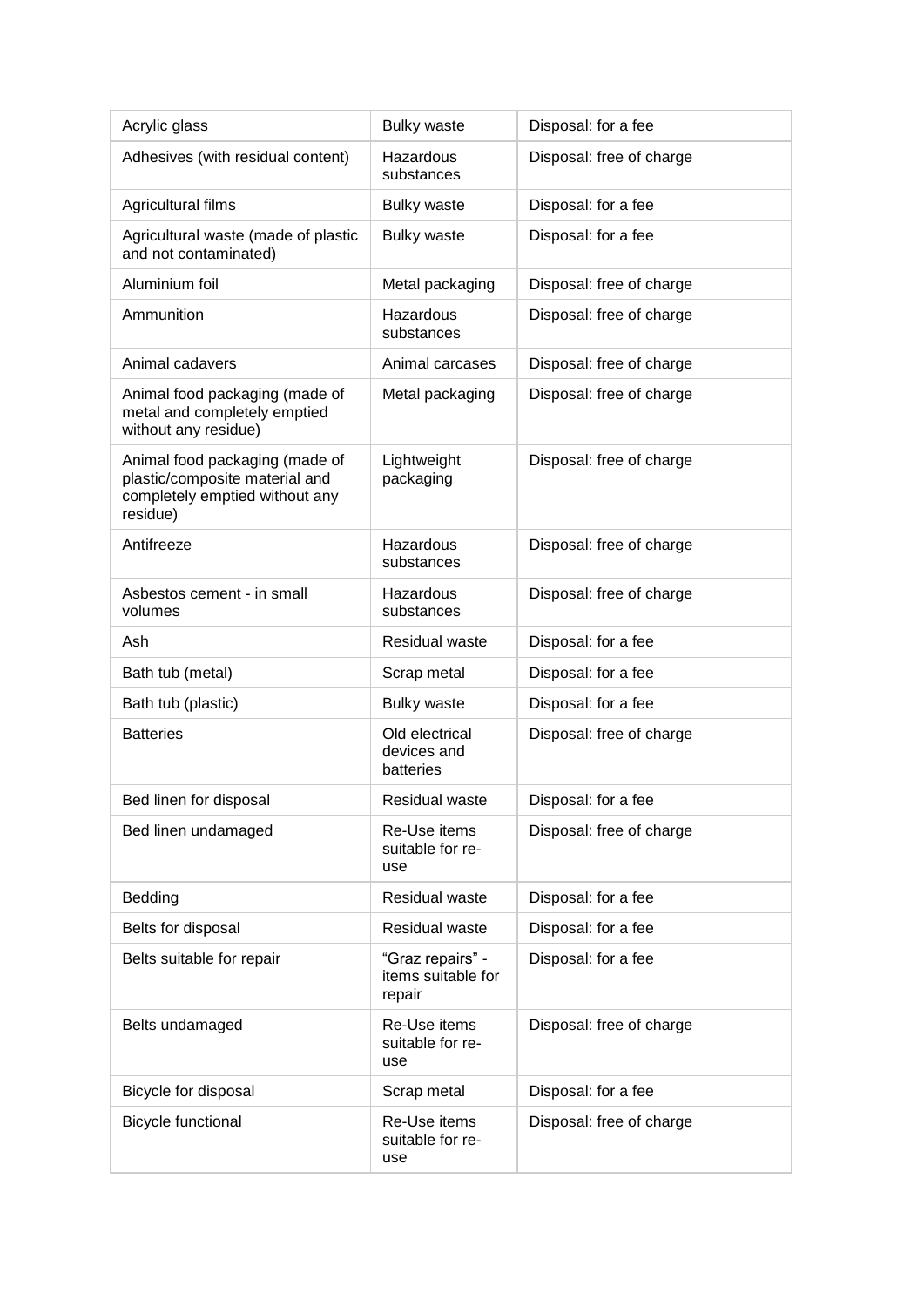| Bicycle suitable for repair                                                 | "Graz repairs" -<br>items suitable for<br>repair | Disposal: for a fee      |
|-----------------------------------------------------------------------------|--------------------------------------------------|--------------------------|
| <b>Blister packaging</b>                                                    | Lightweight<br>packaging                         | Disposal: free of charge |
| Body lotion plastic packaging<br>completely emptied without any<br>residues | Lightweight<br>packaging                         | Disposal: free of charge |
| Boiler <50 cm for disposal                                                  | Old electrical<br>devices and<br>batteries       | Disposal: free of charge |
| Boiler >50 cm for disposal                                                  | Old electrical<br>devices and<br>batteries       | Disposal: free of charge |
| Boiler suitable for repair                                                  | "Graz repairs" -<br>items suitable for<br>repair | Disposal: for a fee      |
| Books and magazines (without<br>plastic sleeve) for disposal                | Paper                                            | Disposal: free of charge |
| Books undamaged                                                             | Re-Use items<br>suitable for re-<br>use          | Disposal: free of charge |
| Building material packaging<br>(made of plastic and cleaned)                | Lightweight<br>packaging                         | Disposal: free of charge |
| Bulbs with filament (no energy-<br>saving bulbs / LEDs)                     | Residual waste                                   | Disposal: for a fee      |
| <b>Bulbs without filament</b>                                               | Old electrical<br>devices and<br>batteries       | Disposal: free of charge |
| <b>Bulky waste</b>                                                          | <b>Bulky waste</b>                               | Disposal: for a fee      |
| Cables (electrical installation)                                            | Old electrical<br>devices and<br>batteries       | Disposal: free of charge |
| Camera for disposal                                                         | Old electrical<br>devices and<br>batteries       | Disposal: free of charge |
| Camera functional                                                           | Old electrical<br>devices and<br>batteries       | Disposal: free of charge |
| Camera suitable for repair                                                  | "Graz repairs" -<br>items suitable for<br>repair | Disposal: for a fee      |
| Candles (no LEDs)                                                           | Residual waste                                   | Disposal: for a fee      |
| Caps (made of metal)                                                        | Metal packaging                                  | Disposal: free of charge |
| Car batteries                                                               | Old electrical<br>devices and<br>batteries       | Disposal: free of charge |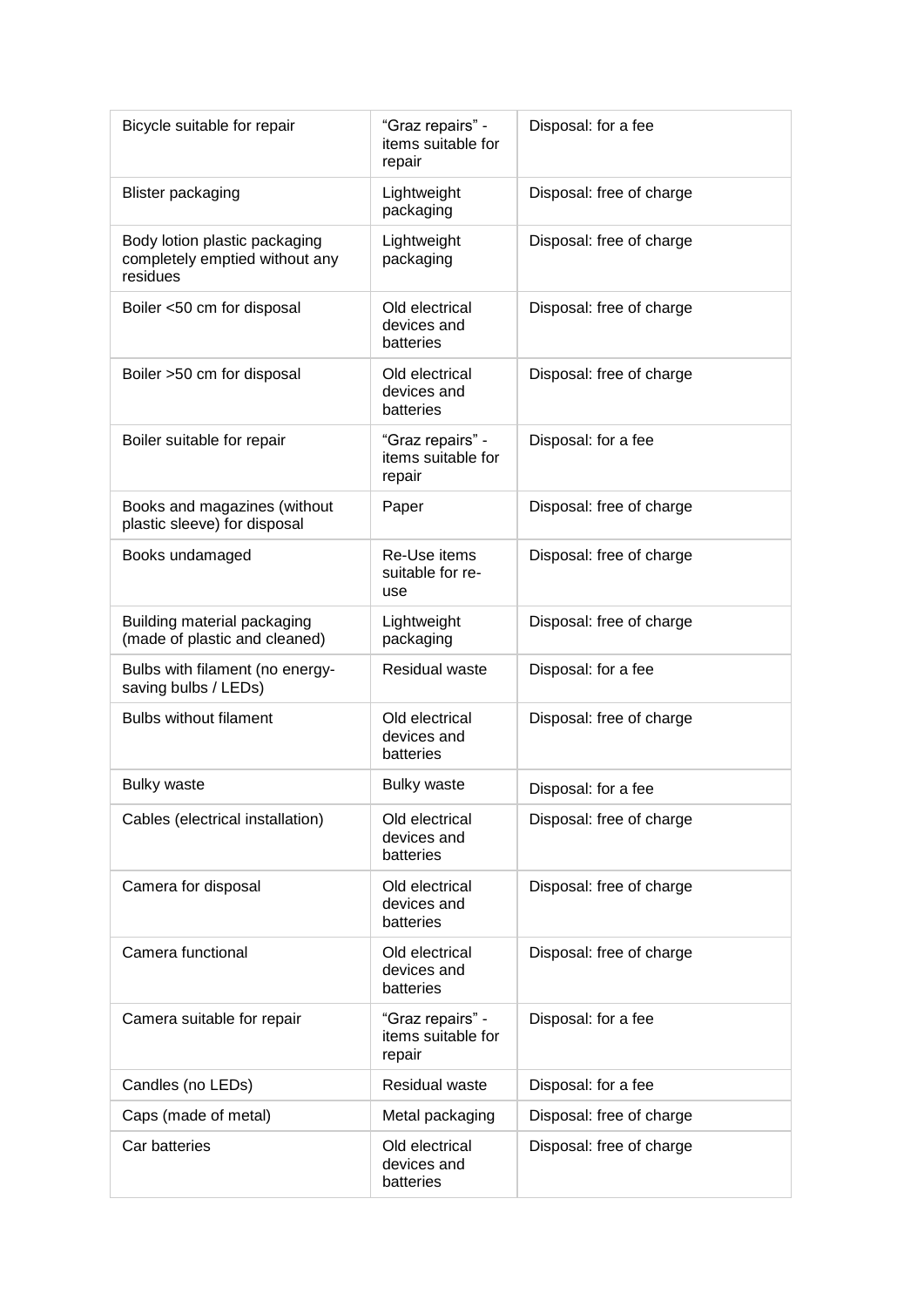| Car parts (without dangerous<br>components or substances made<br>of metal) | Scrap metal                                | Disposal: for a fee      |
|----------------------------------------------------------------------------|--------------------------------------------|--------------------------|
| Car parts without dangerous<br>components or substances<br>(plastic)       | <b>Bulky waste</b>                         | Disposal: for a fee      |
| Carrier bags (made of plastic)                                             | Lightweight<br>packaging                   | Disposal: free of charge |
| Cartridges of inkjet printers                                              | Residual waste                             | Disposal: for a fee      |
| Cellophane                                                                 | Lightweight<br>packaging                   | Disposal: free of charge |
| Cellophane packaging                                                       | Lightweight<br>packaging                   | Disposal: free of charge |
| Cement bag (with residual<br>content)                                      | Construction<br>rubble                     | Disposal: for a fee      |
| Cement-bonded wood wool<br>panels                                          | <b>Construction site</b><br>waste          | Disposal: for a fee      |
| Ceramic packaging                                                          | Lightweight<br>packaging                   | Disposal: free of charge |
| Chemicals (from agriculture)                                               | Hazardous<br>substances                    | Disposal: free of charge |
| Chemicals (with residual content)                                          | Hazardous<br>substances                    | Disposal: free of charge |
| Chewing gum                                                                | <b>Residual waste</b>                      | Disposal: for a fee      |
| Christmas trees                                                            | Christmas tree                             | Disposal                 |
| Cigarette butts                                                            | <b>Residual waste</b>                      | Disposal: for a fee      |
| Cigarette packets                                                          | Lightweight<br>packaging                   | Disposal: free of charge |
| Cleaning agent bottles (made of<br>plastic and completely emptied)         | Lightweight<br>packaging                   | Disposal: free of charge |
| Cleaning agents (with residual<br>content)                                 | <b>Hazardous</b><br>substances             | Disposal: free of charge |
| Cleaning wipes (household)                                                 | <b>Residual waste</b>                      | Disposal: for a fee      |
| Clocks (with battery) <50 cm for<br>disposal                               | Old electrical<br>devices and<br>batteries | Disposal: free of charge |
| Clocks (with battery) <50 cm,<br>functional                                | Re-Use items<br>suitable for re-<br>use    | Disposal: free of charge |
| Clocks (with battery) >50 cm for<br>disposal                               | Old electrical<br>devices and<br>batteries | Disposal: free of charge |
| Clocks (with battery) > 50 cm,<br>functional                               | Re-Use items<br>suitable for re-<br>use    | Disposal: free of charge |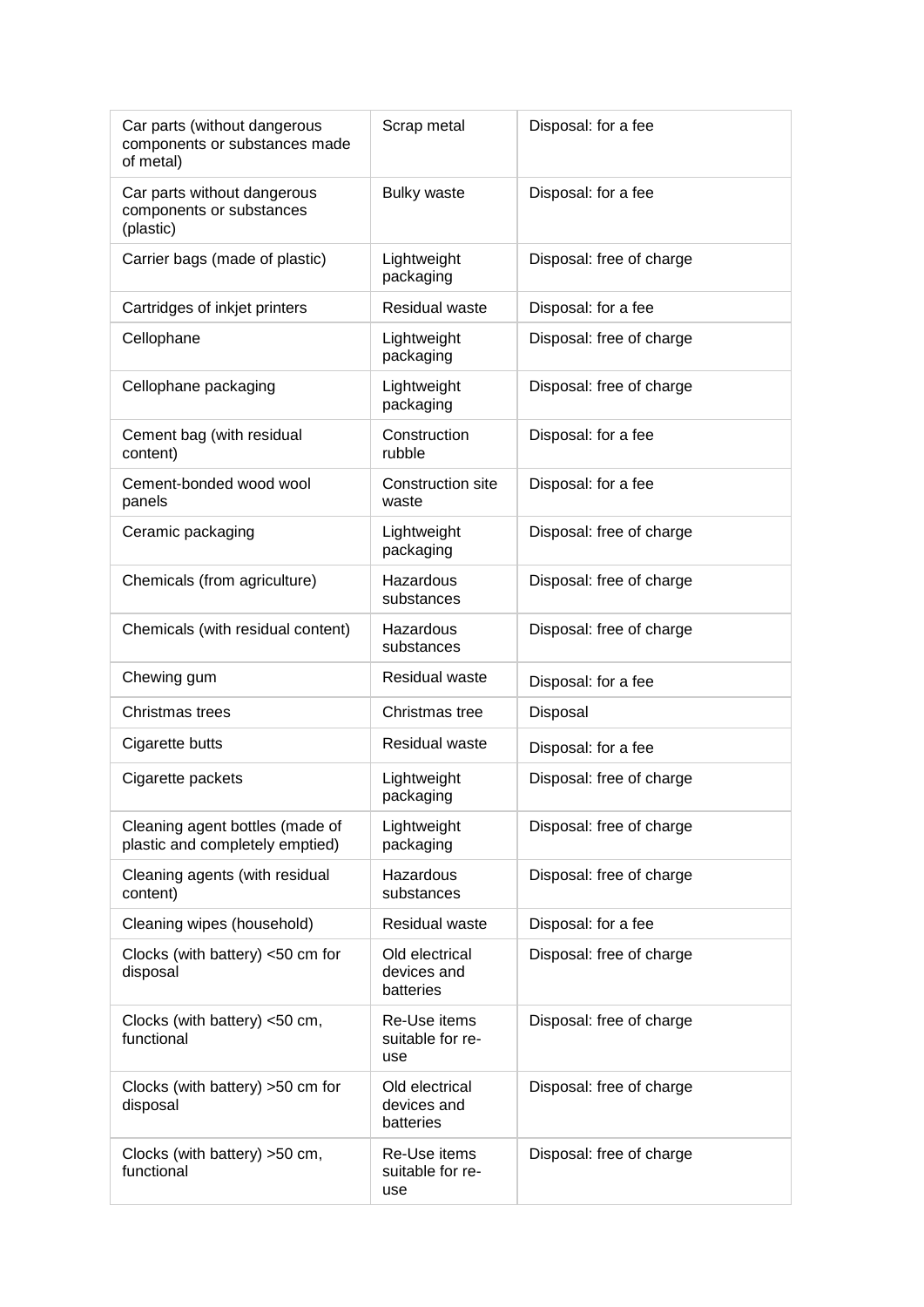| Clocks (with battery), suitable for<br>repair          | "Graz repairs" -<br>items suitable for<br>repair | Disposal: for a fee      |
|--------------------------------------------------------|--------------------------------------------------|--------------------------|
| Clothing for disposal                                  | <b>Residual waste</b>                            | Disposal: for a fee      |
| Clothing suitable for repair                           | "Graz repairs" -<br>items suitable for<br>repair | Disposal: for a fee      |
| Clothing undamaged                                     | Re-Use items<br>suitable for re-<br>use          | Disposal: free of charge |
| Coat pegs made of wood                                 | Waste wood                                       | Disposal: for a fee      |
| Coffee capsules (made of<br>aluminium, e.g. Nespresso) | Metal packaging                                  | Disposal: free of charge |
| Coffee filters with brew                               | Organic waste                                    | Disposal: for a fee      |
| Coffee pads                                            | Organic waste                                    | Disposal: for a fee      |
| Coloured glass packaging                               | Glass packaging                                  | Disposal: free of charge |
| Compact cassette                                       | Residual waste                                   | Disposal: for a fee      |
| Computer <50 cm edge length for<br>disposal            | Old electrical<br>devices and<br>batteries       | Disposal: free of charge |
| Computer >50 cm edge length for<br>disposal            | Old electrical<br>devices and<br>batteries       | Disposal: free of charge |
| Computer keyboards for disposal                        | Old electrical<br>devices and<br>batteries       | Disposal: free of charge |
| Computer keyboards suitable for<br>repair              | "Graz repairs" -<br>items suitable for<br>repair | Disposal: for a fee      |
| Computer suitable for repair                           | "Graz repairs" -<br>items suitable for<br>repair | Disposal: for a fee      |
| Condom                                                 | <b>Residual waste</b>                            | Disposal: for a fee      |
| Construction materials (containing<br>asbestos)        | Hazardous<br>substances                          | Disposal: free of charge |
| <b>Construction materials</b><br>(household)           | <b>Residual waste</b>                            | Disposal: for a fee      |
| Construction materials (with<br>residual content)      | Hazardous<br>substances                          | Disposal: free of charge |
| Construction rubble (bituminous)                       | Construction<br>rubble                           | Disposal: for a fee      |
| Construction rubble (natural stone<br>and ceramic)     | Construction<br>rubble                           | Disposal: for a fee      |
| <b>Construction timber</b>                             | Waste wood                                       | Disposal: for a fee      |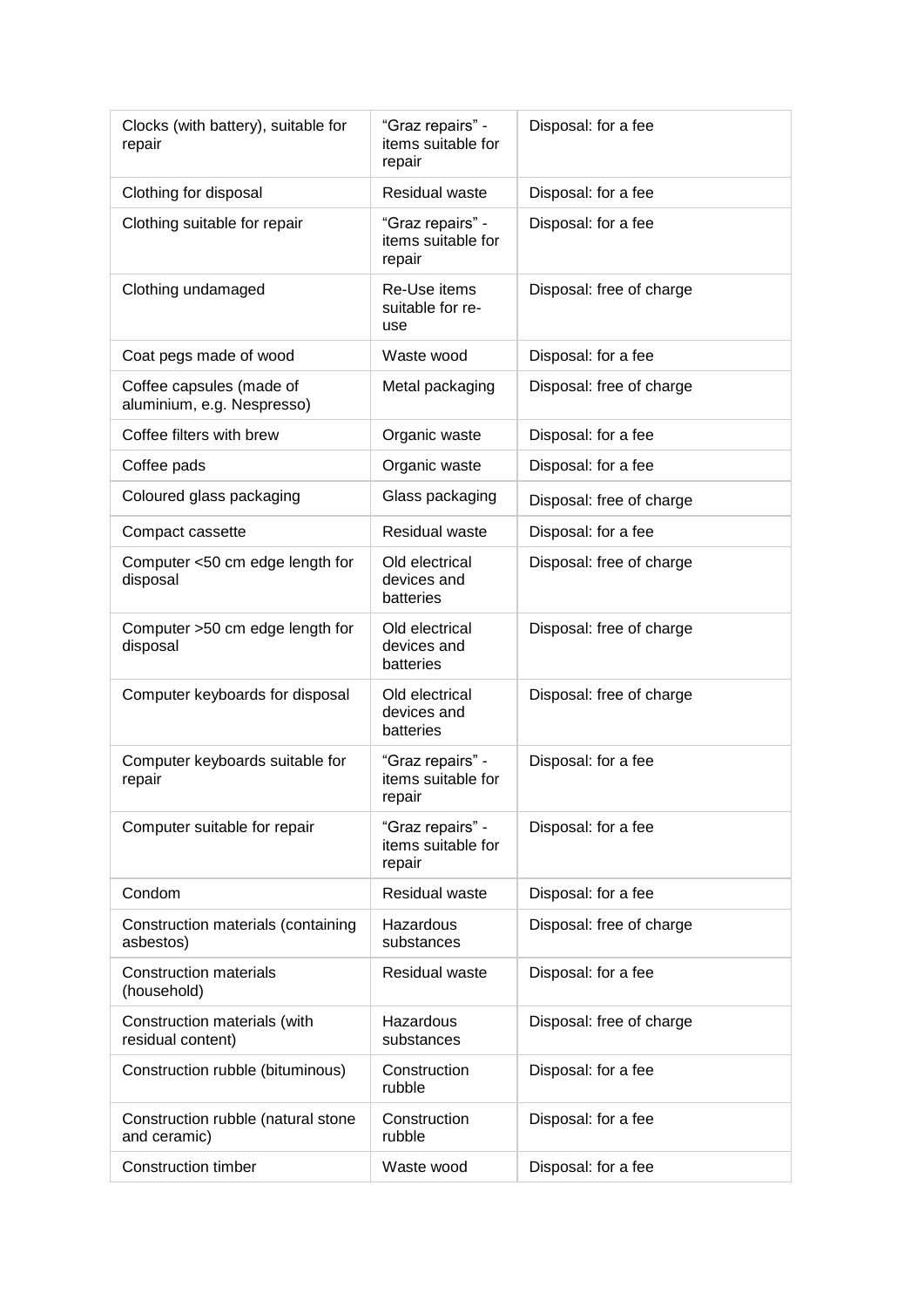| Consumer electronics <50 cm for<br>disposal                                       | Old electrical<br>devices and<br>batteries       | Disposal: free of charge                                                                |
|-----------------------------------------------------------------------------------|--------------------------------------------------|-----------------------------------------------------------------------------------------|
| Consumer electronics <50 cm,<br>functional                                        | Re-Use items<br>suitable for re-<br>use          | Disposal: free of charge                                                                |
| Consumer electronics > 50 cm for<br>disposal                                      | Old electrical<br>devices and<br>batteries       | Disposal: free of charge                                                                |
| Consumer electronics >50 cm,<br>functional                                        | Re-Use items<br>suitable for re-<br>use          | Disposal: free of charge                                                                |
| Consumer electronics suitable for<br>repair                                       | "Graz repairs" -<br>items suitable for<br>repair | Disposal: for a fee                                                                     |
| Containers made of composite<br>material                                          | Lightweight<br>packaging                         | Disposal: free of charge                                                                |
| Cooking oil containers made of<br>plastic (completely empty, free of<br>drops)    | Lightweight<br>packaging                         | Disposal: free of charge                                                                |
| Corks                                                                             | Lightweight<br>packaging                         | Disposal: free of charge                                                                |
| Corks made of glass                                                               | Glass packaging                                  | Disposal: free of charge                                                                |
| Cosmetic packaging made of<br>glass (completely emptied,<br>without any residues) | Glass packaging                                  | Disposal: free of charge                                                                |
| <b>Cut flowers</b>                                                                | Organic waste                                    | Disposal: for a fee                                                                     |
| Data storage devices for disposal                                                 | Old electrical<br>devices and<br>batteries       | Disposal: free of charge                                                                |
| Data storage devices suitable for<br>repair                                       | "Graz repairs" -<br>items suitable for<br>repair | Disposal: for a fee                                                                     |
| Digital optical storage media                                                     | Other waste                                      | Disposal in Recycling Centre 2 free<br>of charge and in the residual waste<br>for a fee |
| Diskettes (data carriers)                                                         | Residual waste                                   | Disposal: for a fee                                                                     |
| Disposable tableware                                                              | Lightweight<br>packaging                         | Disposal: free of charge                                                                |
| Doors for disposal                                                                | Waste wood                                       | Disposal: for a fee                                                                     |
| Doors suitable for repair                                                         | "Graz repairs" -<br>items suitable for<br>repair | Disposal: for a fee                                                                     |
| Drinks carton                                                                     | Lightweight<br>packaging                         | Disposal: free of charge                                                                |
| Drinks fit for consumption                                                        | Food                                             | Disposal: free of charge                                                                |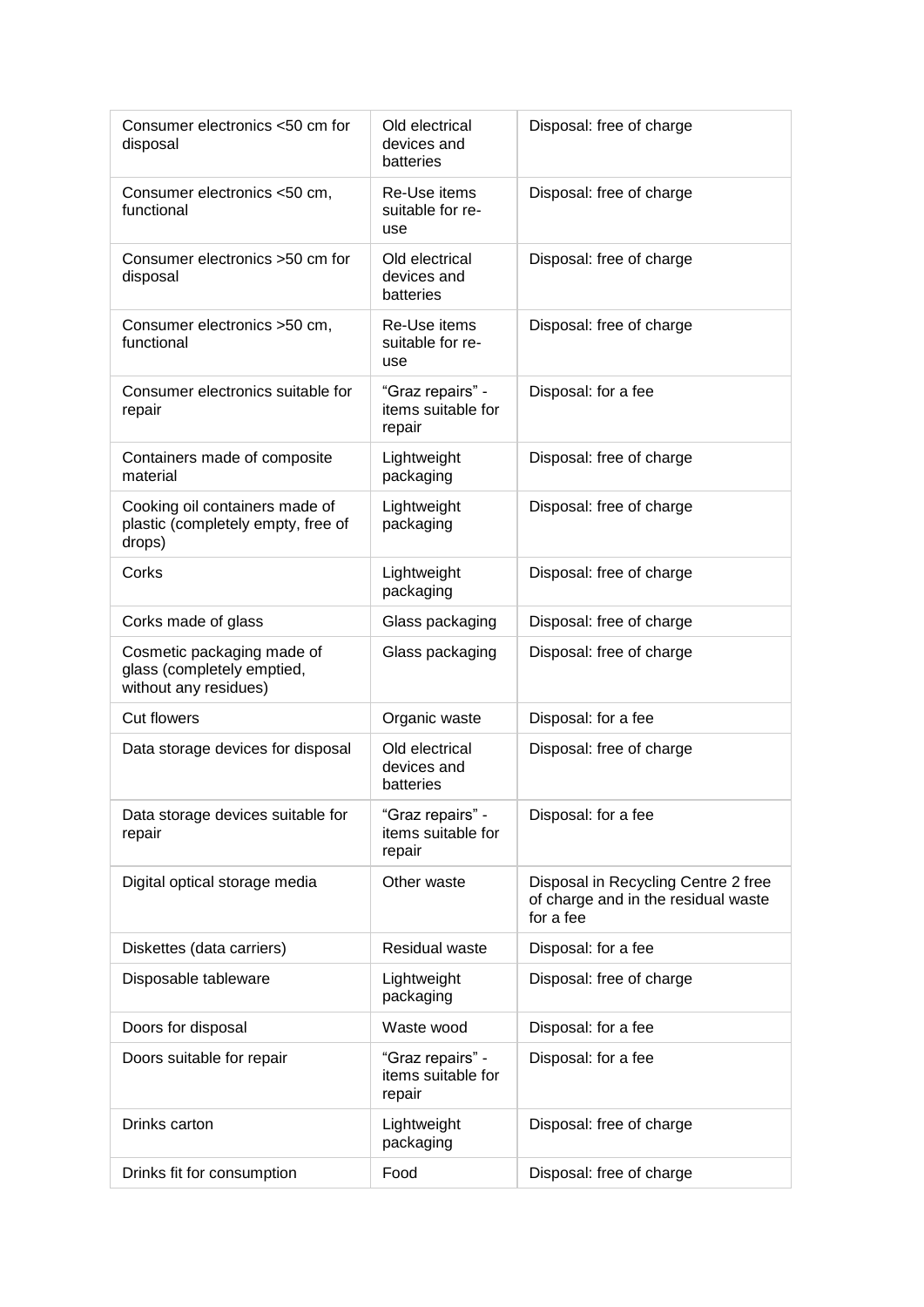| Electrical devices <50 cm edge<br>length for disposal         | Old electrical<br>devices and<br>batteries       | Disposal: free of charge |
|---------------------------------------------------------------|--------------------------------------------------|--------------------------|
| Electrical devices <50 cm edge<br>length functional           | Re-Use items<br>suitable for re-<br>use          | Disposal: free of charge |
| Electrical devices >50 cm edge<br>length for disposal         | Old electrical<br>devices and<br>batteries       | Disposal: free of charge |
| Electrical devices >50 cm edge<br>length functional           | Re-Use items<br>suitable for re-<br>use          | Disposal: free of charge |
| Electrical devices suitable for<br>repair                     | "Graz repairs" -<br>items suitable for<br>repair | Disposal: for a fee      |
| <b>Excavated soil</b>                                         | <b>Excavated soil</b>                            | Disposal: for a fee      |
| <b>Explosives</b>                                             | Hazardous<br>substances                          | Disposal: free of charge |
| Fertiliser sacks (completely<br>emptied without any residues) | Lightweight<br>packaging                         | Disposal: free of charge |
| Fibre cement (without asbestos)                               | Construction<br>rubble                           | Disposal: for a fee      |
| Fibreboards                                                   | Waste wood                                       | Disposal: for a fee      |
| Filter for fuels (diesel, petrol)                             | Hazardous<br>substances                          | Disposal: free of charge |
| Flat screen <50 cm edge length<br>for disposal                | Old electrical<br>devices and<br>batteries       | Disposal: free of charge |
| Flat screen >50 cm edge length<br>for disposal                | Old electrical<br>devices and<br>batteries       | Disposal: free of charge |
| Flat screen functional                                        | Re-Use items<br>suitable for re-<br>use          | Disposal: free of charge |
| Flat screen suitable for repair                               | "Graz repairs" -<br>items suitable for<br>repair | Disposal: for a fee      |
| Florists' sponge (from flower<br>arrangements)                | <b>Residual waste</b>                            | Disposal: for a fee      |
| Foam packaging                                                | Lightweight<br>packaging                         | Disposal: free of charge |
| Foils (from the construction<br>industry)                     | <b>Bulky waste</b>                               | Disposal: for a fee      |
| Food edible                                                   | Food                                             | Disposal: free of charge |
| Food inedible                                                 | Organic waste                                    | Disposal: for a fee      |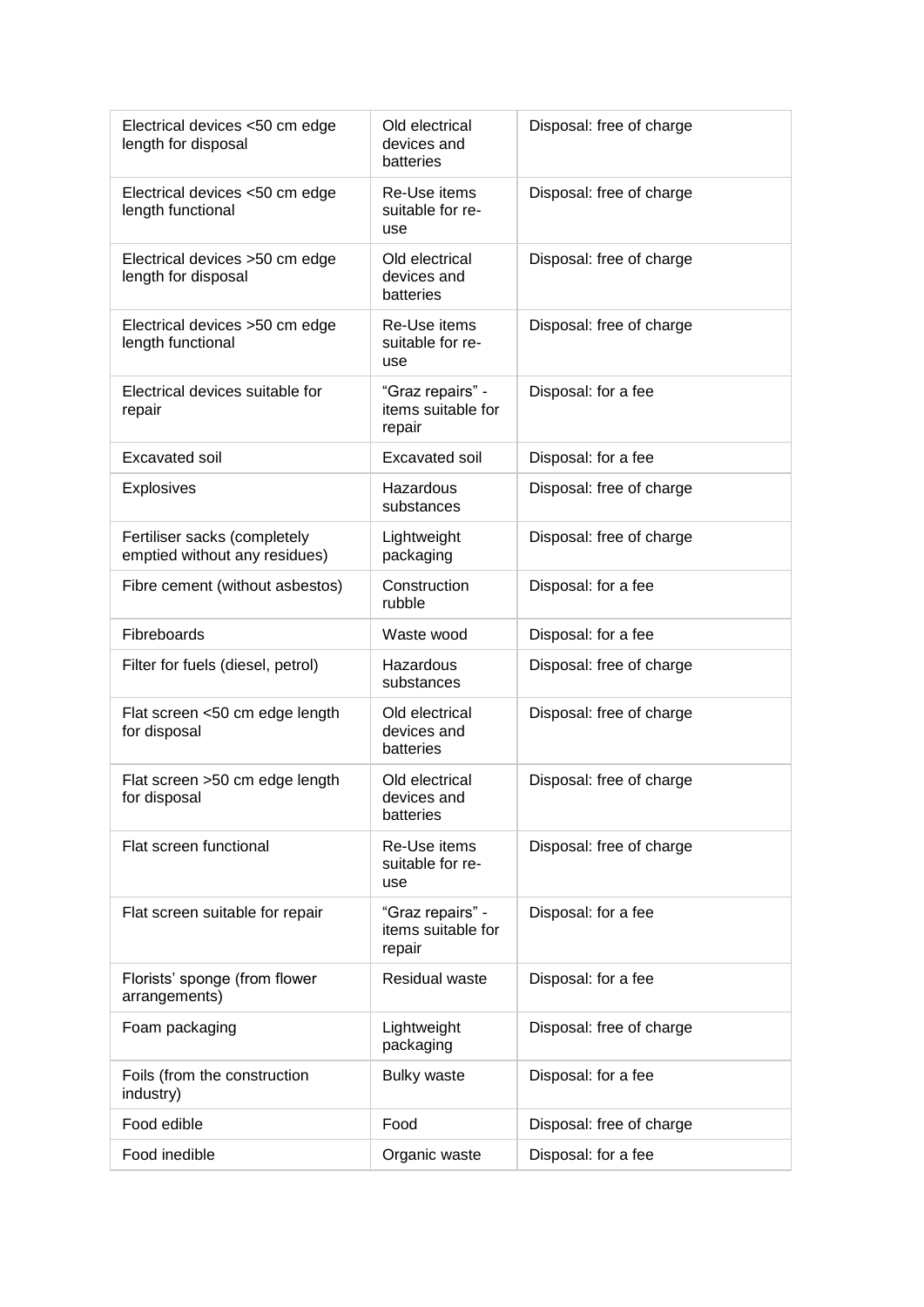| Food packaging (contaminated or<br>with residual content)                         | Residual waste                                   | Disposal: for a fee      |
|-----------------------------------------------------------------------------------|--------------------------------------------------|--------------------------|
| Food packaging (made of metal,<br>completely emptied and without<br>any residues) | Metal packaging                                  | Disposal: free of charge |
| Food packaging (made of paper<br>and not contaminated)                            | Paper                                            | Disposal: free of charge |
| Food packaging (plastic)                                                          | Lightweight<br>packaging                         | Disposal: free of charge |
| Furniture (predominantly made of<br>metal) for disposal                           | Scrap metal                                      | Disposal: for a fee      |
| Furniture (predominantly made of<br>plastic) for disposal                         | <b>Bulky waste</b>                               | Disposal: for a fee      |
| Furniture (predominantly made of<br>wood) for disposal                            | Waste wood                                       | Disposal: for a fee      |
| Furniture hinges (suitable for<br>repair)                                         | "Graz repairs" -<br>items suitable for<br>repair | Disposal: for a fee      |
| Furniture hinges for disposal                                                     | Residual waste                                   | Disposal: for a fee      |
| Furniture undamaged                                                               | Re-Use items<br>suitable for re-<br>use          | Disposal: free of charge |
| Garden waste                                                                      | Green waste                                      | Disposal: for a fee      |
| Glass bottles (non-returnable)                                                    | Glass packaging                                  | Disposal: free of charge |
| Gloves (disposable gloves)                                                        | <b>Residual waste</b>                            |                          |
| Gypsum plasterboard                                                               | Construction<br>rubble                           | Disposal: for a fee      |
| Handbags for disposal                                                             | <b>Residual waste</b>                            | Disposal: for a fee      |
| Handbags suitable for repair                                                      | "Graz repairs" -<br>items suitable for<br>repair | Disposal: for a fee      |
| Handbags undamaged                                                                | Re-Use items<br>suitable for re-<br>use          | Disposal: free of charge |
| Hat for disposal                                                                  | Residual waste                                   | Disposal: for a fee      |
| Hat suitable for repair                                                           | "Graz repairs" -<br>items suitable for<br>repair | Disposal: for a fee      |
| Hazardous substances                                                              | Hazardous<br>substances                          | Disposal: free of charge |
| Household goods (made of<br>ceramic) for disposal                                 | Residual waste                                   | Disposal: for a fee      |
| Household goods (made of<br>ceramic) undamaged                                    | Re-Use items<br>suitable for re-<br>use          | Disposal: free of charge |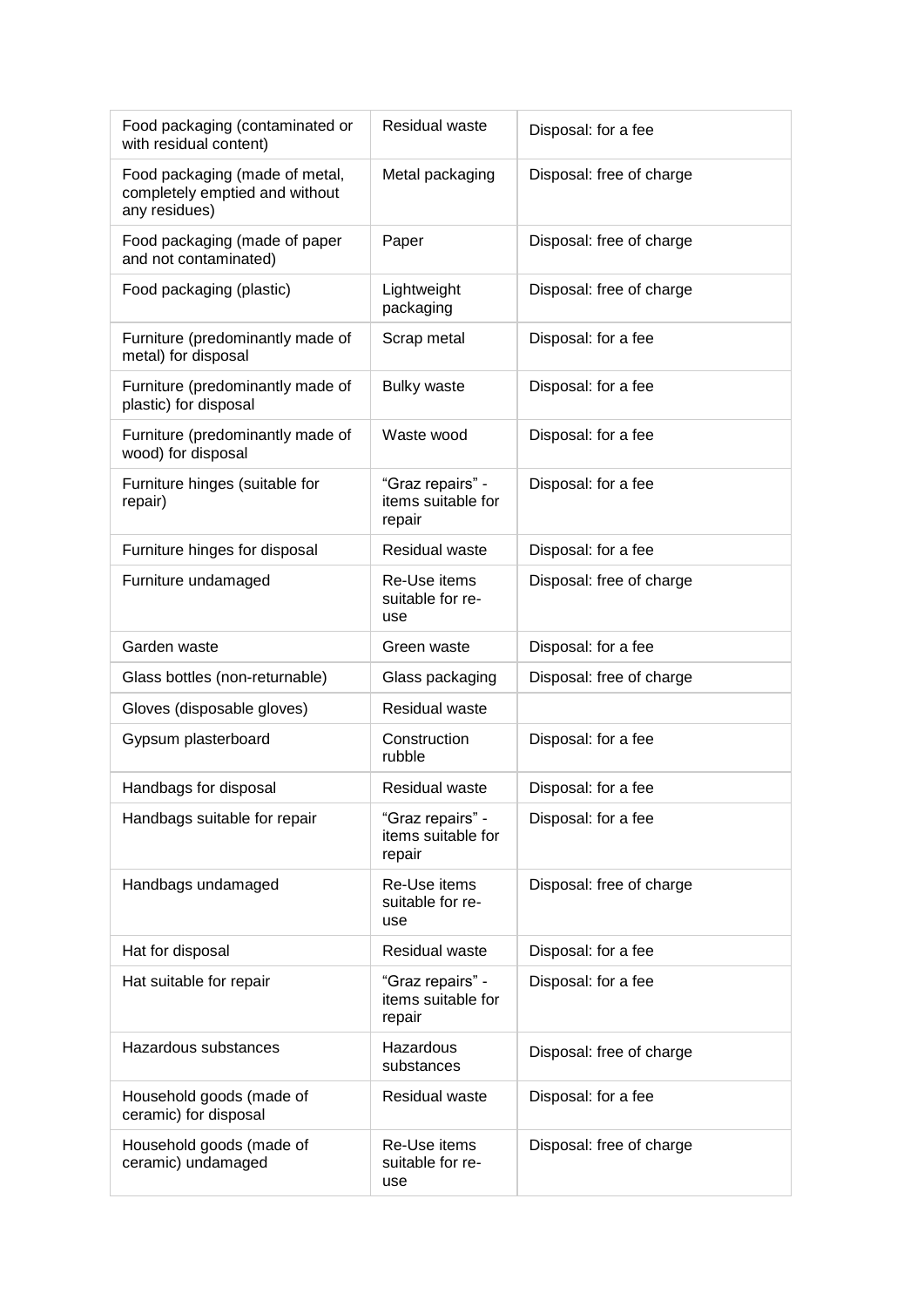| Household goods (made of glass)<br>for disposal                                     | Residual waste                          | Disposal: for a fee                                                                                                                                                                                                                                                                                                                                                                                                                                                                                                                                                                  |
|-------------------------------------------------------------------------------------|-----------------------------------------|--------------------------------------------------------------------------------------------------------------------------------------------------------------------------------------------------------------------------------------------------------------------------------------------------------------------------------------------------------------------------------------------------------------------------------------------------------------------------------------------------------------------------------------------------------------------------------------|
| Household goods (made of glass)<br>undamaged                                        | Re-Use items<br>suitable for re-<br>use | Disposal: free of charge                                                                                                                                                                                                                                                                                                                                                                                                                                                                                                                                                             |
| Household goods (made of metal)<br>for disposal                                     | Scrap metal                             | Disposal: for a fee                                                                                                                                                                                                                                                                                                                                                                                                                                                                                                                                                                  |
| Household goods (made of metal)<br>undamaged                                        | Re-Use items<br>suitable for re-<br>use | Disposal: free of charge                                                                                                                                                                                                                                                                                                                                                                                                                                                                                                                                                             |
| Household goods (made of<br>plastic) for disposal                                   | <b>Residual waste</b>                   | Disposal: for a fee                                                                                                                                                                                                                                                                                                                                                                                                                                                                                                                                                                  |
| Household goods (made of<br>plastic) undamaged                                      | Re-Use items<br>suitable for re-<br>use | Disposal: free of charge                                                                                                                                                                                                                                                                                                                                                                                                                                                                                                                                                             |
| Household linen for disposal                                                        | <b>Residual waste</b>                   | Disposal: for a fee                                                                                                                                                                                                                                                                                                                                                                                                                                                                                                                                                                  |
| Household linen undamaged)                                                          | Old textiles                            | Disposal: free of charge<br>Old textiles:<br>What may not be put in the<br>clothes bank?<br>Worn-out clothing with<br>$\bullet$<br>significant signs of wear<br>and tear, holes, removed<br>sleeves, missing buttons<br>Highly yellowed clothing,<br>$\bullet$<br>worn-out clothing of children<br>(tights, underwear, socks,<br>$etc.$ )<br>Toys, soft toys<br>Quilts and pillows<br>Wet items (caution with<br>bags placed next to the<br>containers!<br>Other waste<br>$\bullet$<br>Medicinal products<br>٠<br>Fabric remnants<br>Dirty, wet clothing<br>Rags, nappies or similar |
| Houseplants (without pot)                                                           | Organic waste                           | Disposal: for a fee                                                                                                                                                                                                                                                                                                                                                                                                                                                                                                                                                                  |
| Hydraulic liquid                                                                    | Hazardous<br>substances                 | Disposal: free of charge                                                                                                                                                                                                                                                                                                                                                                                                                                                                                                                                                             |
| Hygiene products (plastic<br>packaging, completely emptied<br>without any residues) | Lightweight<br>packaging                | Disposal: free of charge                                                                                                                                                                                                                                                                                                                                                                                                                                                                                                                                                             |
| Image carriers analogue                                                             | Residual waste                          | Disposal: for a fee                                                                                                                                                                                                                                                                                                                                                                                                                                                                                                                                                                  |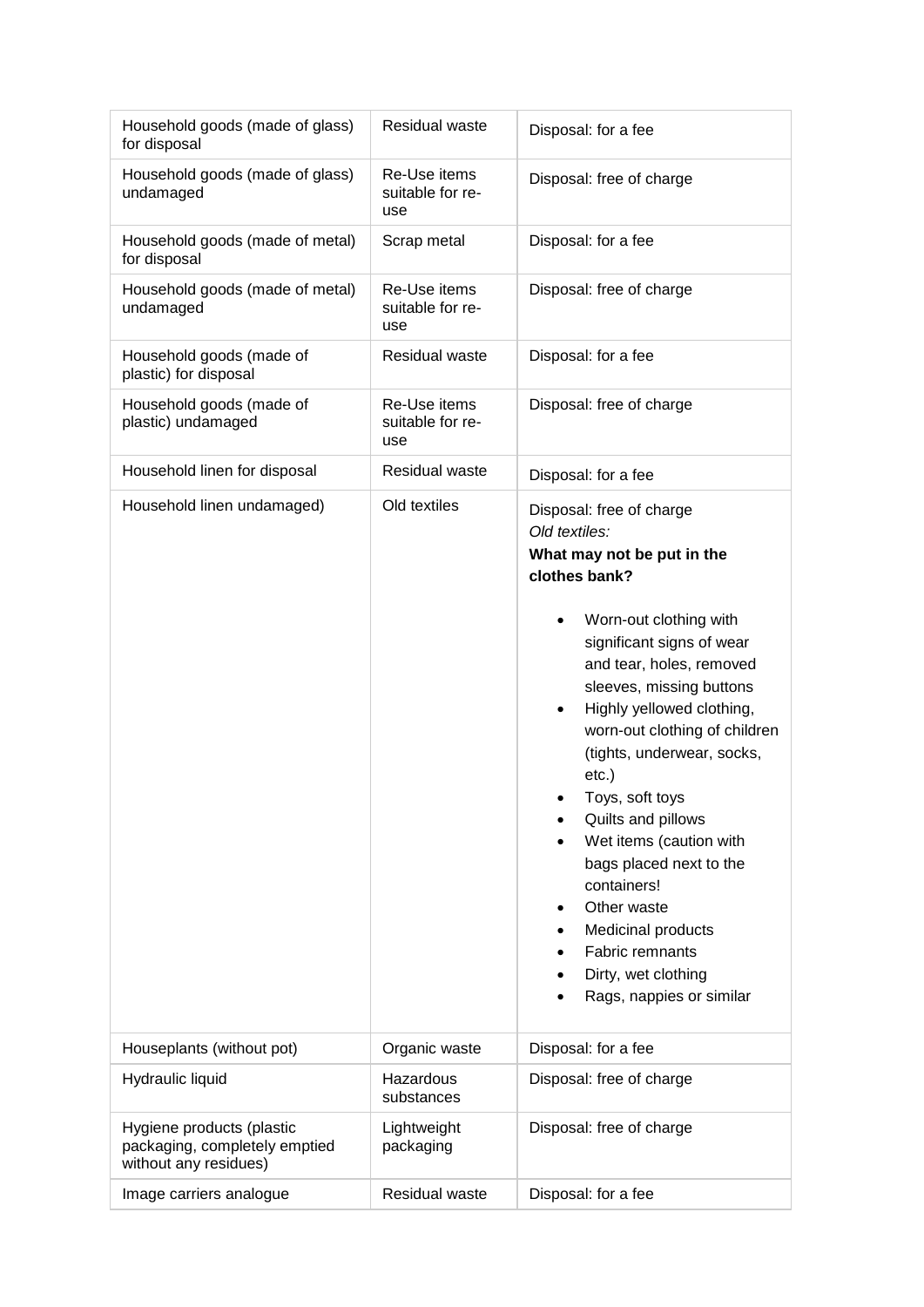| Instant soups (packaging)                                              | Lightweight<br>packaging                         | Disposal: free of charge |
|------------------------------------------------------------------------|--------------------------------------------------|--------------------------|
| Insulating material (containing<br>asbestos) - in small volumes        | Hazardous<br>substances                          | Disposal: free of charge |
| Insulation materials (containing<br>asbestos) - in small quantities    | Hazardous<br>substances                          | Disposal: free of charge |
| Insulation materials (without<br>asbestos, without mineral fibres)     | Construction site<br>waste                       | Disposal: for a fee      |
| Ironmongery (small parts)                                              | Scrap metal                                      | Disposal: for a fee      |
| Laundry baskets                                                        | <b>Bulky waste</b>                               | Disposal: for a fee      |
| Lead residues                                                          | Scrap metal                                      | Disposal: for a fee      |
| Lighters (completely emptied<br>without any residues)                  | <b>Residual waste</b>                            | Disposal: for a fee      |
| Lighters (with residual content)                                       | Hazardous<br>substances                          | Disposal: free of charge |
| Lightweight packaging                                                  | Lightweight<br>packaging                         | Disposal: free of charge |
| Mattresses undamaged (with<br>washable and removable cover)            | Re-Use items<br>suitable for re-<br>use          | Disposal: free of charge |
| Meat waste in significant<br>quantities (including animal<br>carcases) | Animal carcases                                  | Disposal: free of charge |
| Medical waste                                                          | Medical waste                                    | Disposal: free of charge |
| Medicinal products                                                     | Medical waste                                    | Disposal: free of charge |
| Medicine bottle (made of glass<br>and completely emptied)              | Glass packaging                                  | Disposal: free of charge |
| Memory lights battery-operated                                         | Old electrical<br>devices and<br>batteries       | Disposal: free of charge |
| Metal items >50 cm edge length                                         | Scrap metal                                      | Disposal: for a fee      |
| Metal packaging                                                        | Metal packaging                                  | Disposal: free of charge |
| Metal sheets                                                           | Scrap metal                                      | Disposal: for a fee      |
| Metal toy defective <50 cm                                             | Scrap metal                                      | Disposal: for a fee      |
| Mineral greases                                                        | Hazardous<br>substances                          | Disposal: free of charge |
| Mineral wool                                                           | Artificial mineral<br>fibres                     | Disposal: for a fee      |
| Mobile phones for disposal                                             | Old electrical<br>devices and<br>batteries       | Disposal: free of charge |
| Mobile phones suitable for repair                                      | "Graz repairs" -<br>items suitable for<br>repair | Disposal: for a fee      |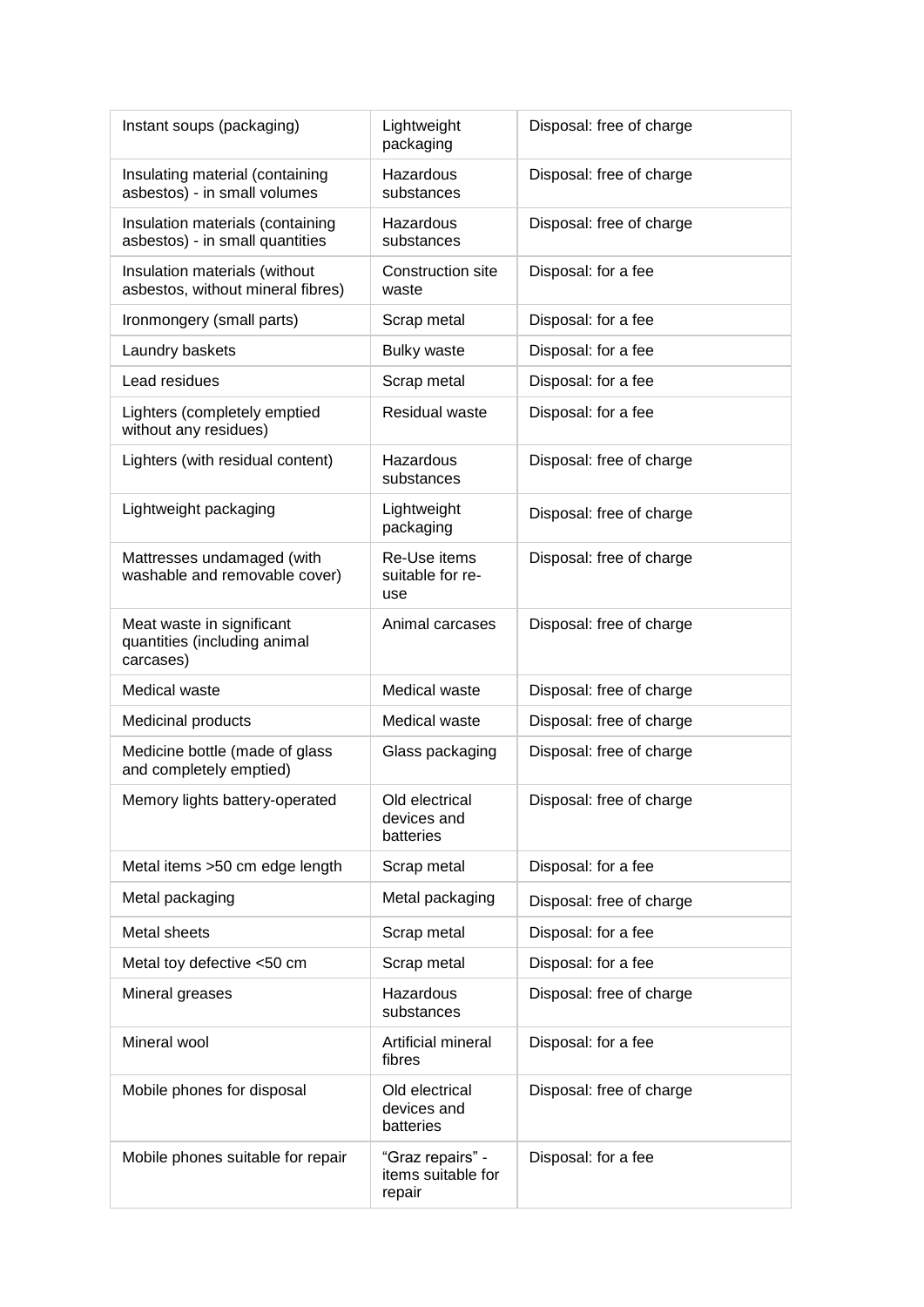| Nets (fruit and vegetables)                                                      | Lightweight<br>packaging                   | Disposal: free of charge |
|----------------------------------------------------------------------------------|--------------------------------------------|--------------------------|
| Night storage heaters for disposal                                               | Old electrical<br>devices and<br>batteries | Disposal: free of charge |
| Office supplies and stationery                                                   | Paper                                      | Disposal: free of charge |
| Office supplies and stationery<br>(household)                                    | <b>Residual waste</b>                      | Disposal: for a fee      |
| Oil radiators for disposal                                                       | Old electrical<br>devices and<br>batteries | Disposal: free of charge |
| Old car                                                                          | Old vehicles                               | Disposal: free of charge |
| Old cooking fats (non-edible)                                                    | Old cooking fats<br>and oils               | Disposal: free of charge |
| Opal glass bottles                                                               | Glass packaging                            | Disposal: for a fee      |
| Organic waste                                                                    | Organic waste                              | Disposal: for a fee      |
| Ovens and kilns (without<br>asbestos)                                            | Scrap metal                                | Disposal: for a fee      |
| Packaging (made of paper and<br>not soiled)                                      | Paper                                      | Disposal: free of charge |
| Packaging foils                                                                  | Lightweight<br>packaging                   | Disposal: free of charge |
| Paint cans (made of metal and<br>brushed clean)                                  | Metal packaging                            | Disposal: free of charge |
| Paints and varnishes                                                             | Hazardous<br>substances                    | Disposal: free of charge |
| Paper (heavily contaminated)                                                     | Residual waste                             | Disposal: for a fee      |
| Plastic bottles (non-returnable,<br>completely emptied, without any<br>residues) | Lightweight<br>packaging                   | Disposal: free of charge |
| Plastic bucket with lid (completely<br>emptied, without any residues)            | Lightweight<br>packaging                   | Disposal: free of charge |
| Plastic caps                                                                     | Lightweight<br>packaging                   | Disposal: free of charge |
| Plastic packaging                                                                | Lightweight<br>packaging                   | Disposal: free of charge |
| Plastic plant pot (diameter < 10<br>cm) for disposal                             | Lightweight<br>packaging                   | Disposal: free of charge |
| Plastic plant pot (diameter > 10<br>cm) for disposal                             | Residual waste                             | Disposal: for a fee      |
| Plastic toy <50 cm for disposal                                                  | Residual waste                             | Disposal: for a fee      |
| Plastic toy >50 cm for disposal                                                  | <b>Bulky waste</b>                         | Disposal: for a fee      |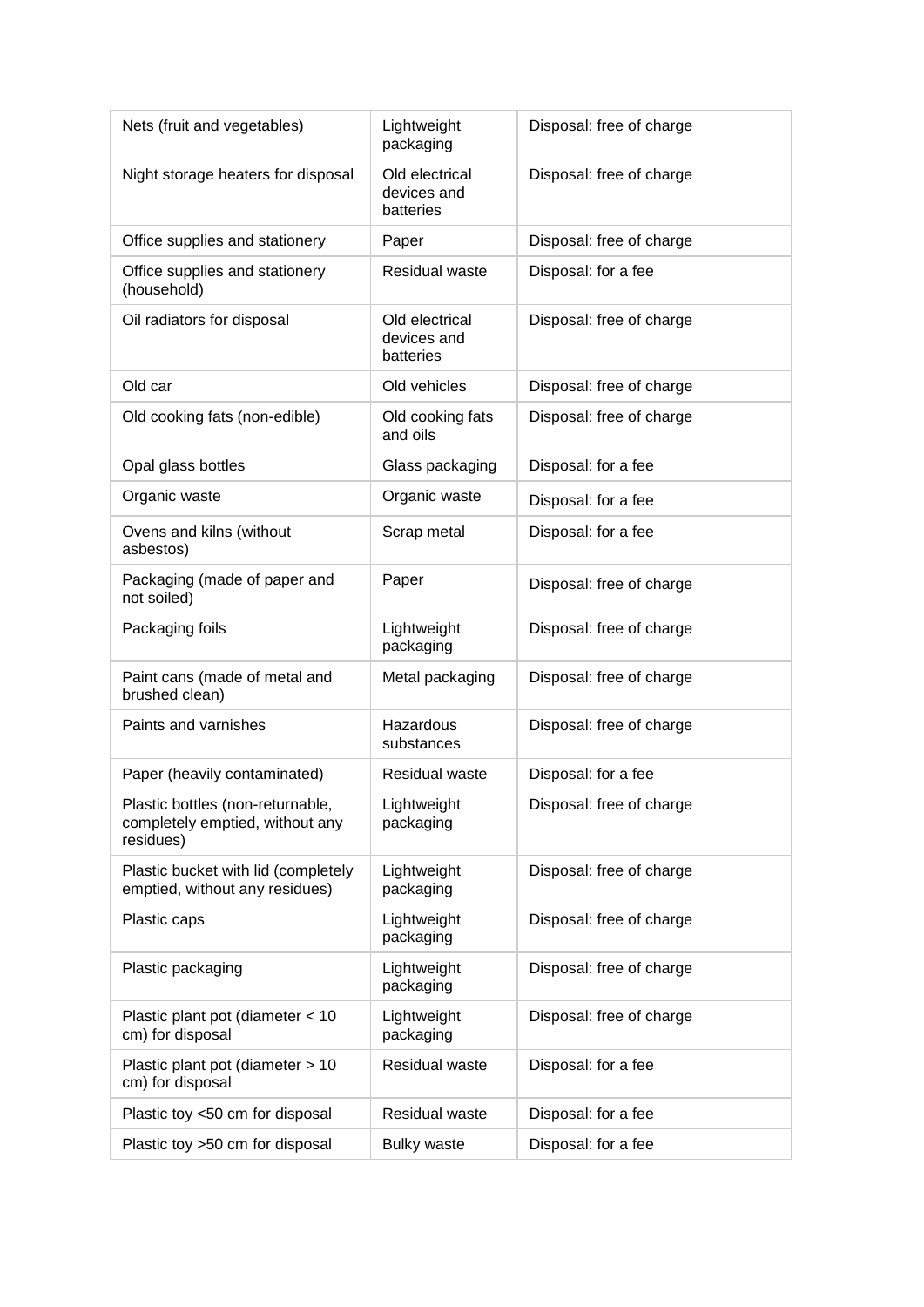| Plastic toy undamaged                                                                    | Re-Use items<br>suitable for re-<br>use          | Disposal: free of charge |
|------------------------------------------------------------------------------------------|--------------------------------------------------|--------------------------|
| Polyolefin films                                                                         | Lightweight<br>packaging                         | Disposal: free of charge |
| Polystyrenes                                                                             | Construction site<br>waste                       | Disposal: for a fee      |
| Pots of cream (made of metal and<br>completely emptied without any<br>residues)          | Metal packaging                                  | Disposal: free of charge |
| Pressurised containers (made of<br>metal and completely emptied<br>without any residues) | Metal packaging                                  | Disposal: free of charge |
| Pressurised containers (with<br>residual content)                                        | Hazardous<br>substances                          | Disposal: free of charge |
| Printer <50 cm edge length for<br>disposal                                               | Old electrical<br>devices and<br>batteries       | Disposal: free of charge |
| Printer >50 cm edge length for<br>disposal                                               | Old electrical<br>devices and<br>batteries       | Disposal: free of charge |
| Printers suitable for repair                                                             | "Graz repairs" -<br>items suitable for<br>repair | Disposal: for a fee      |
| Protective mask                                                                          | <b>Residual waste</b>                            | Disposal: for a fee      |
| <b>PVC</b> waste                                                                         | <b>Bulky waste</b>                               | Disposal: for a fee      |
| Railway sleepers (impregnated<br>with creosote) in small volumes                         | Hazardous<br>substances                          | Disposal: free of charge |
| <b>Residential waste</b>                                                                 | <b>Residual waste</b>                            | Disposal: for a fee      |
| Residual waste                                                                           | Residual waste                                   | Disposal: for a fee      |
| <b>Rubber tyres</b>                                                                      | Used tyres                                       | Disposal: for a fee      |
| Rubber waste                                                                             | <b>Residual waste</b>                            | Disposal: for a fee      |
| Sanitary and hygiene products<br>(household)                                             | Residual waste                                   | Disposal: for a fee      |
| Sanitary and hygiene products<br>(with residual content)                                 | Hazardous<br>substances                          | Disposal: free of charge |
| Sanitary installations (ceramic)                                                         | Construction<br>rubble                           | Disposal: for a fee      |
| Shoe polish cans (with residual<br>content)                                              | Residual waste                                   | Disposal: for a fee      |
| Shoes for disposal                                                                       | <b>Residual waste</b>                            | Disposal: for a fee      |
| Shoes suitable for repair                                                                | "Graz repairs" -<br>items suitable for<br>repair | Disposal: for a fee      |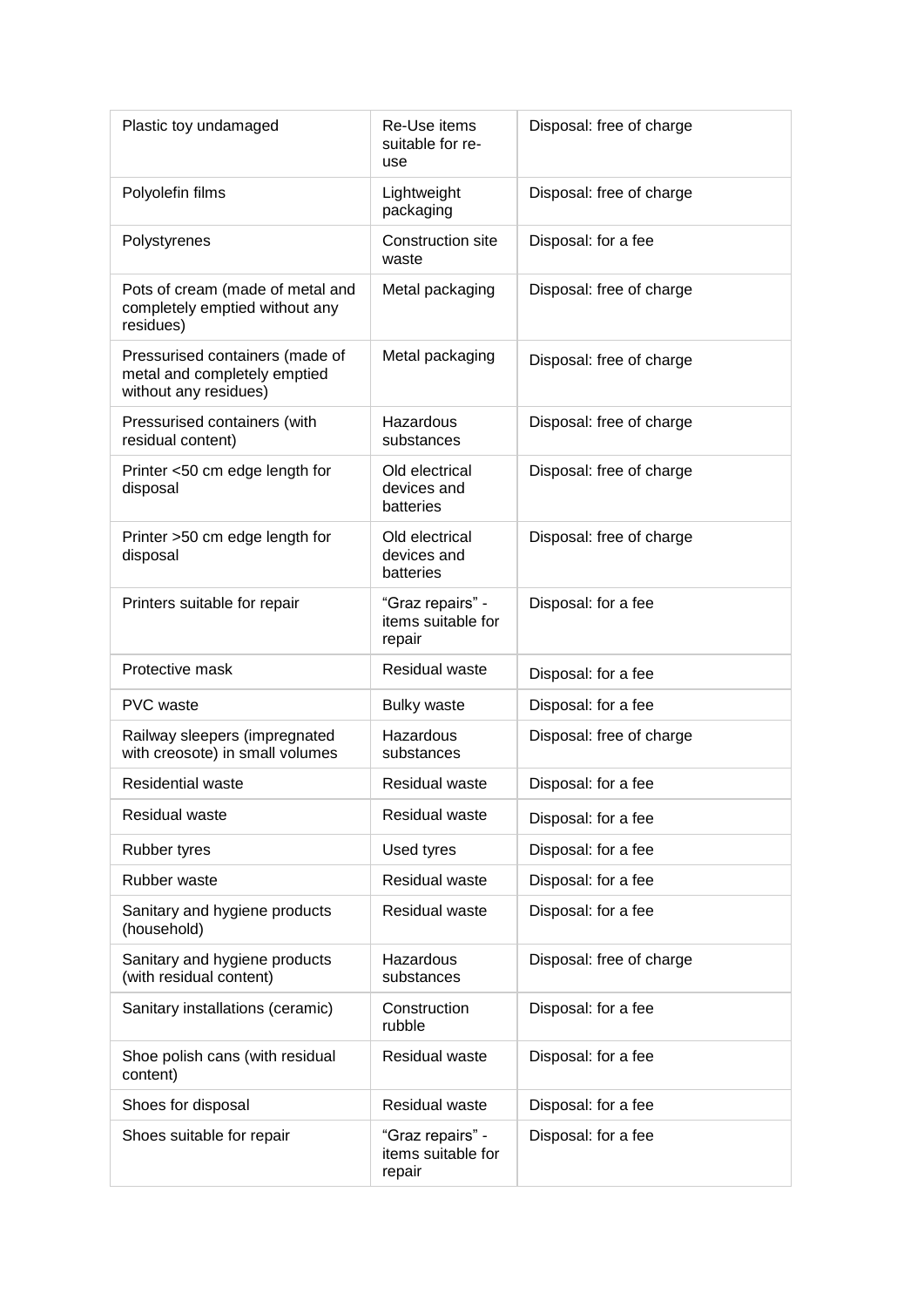| Shoes undamaged                                                  | Re-Use items<br>suitable for re-<br>use    | Disposal: free of charge |
|------------------------------------------------------------------|--------------------------------------------|--------------------------|
| Shopping bags made of<br>biodegradable materials                 | Lightweight<br>packaging                   | Disposal: free of charge |
| Shower gel packaging (completely<br>emptied without any residue) | Lightweight<br>packaging                   | Disposal: free of charge |
| Ski boots for disposal                                           | Residual waste                             | Disposal: for a fee      |
| Ski boots undamaged                                              | Re-Use items<br>suitable for re-<br>use    | Disposal: free of charge |
| Skis for disposal                                                | <b>Bulky waste</b>                         | Disposal: for a fee      |
| Skis undamaged                                                   | Re-Use items<br>suitable for re-<br>use    | Disposal: free of charge |
| Snowboard for disposal                                           | <b>Bulky waste</b>                         | Disposal: for a fee      |
| Snowboard undamaged                                              | Re-Use items<br>suitable for re-<br>use    | Disposal: free of charge |
| Solvents                                                         | Hazardous<br>substances                    | Disposal: free of charge |
| Spices edible                                                    | Food                                       | Disposal: free of charge |
| <b>Straw</b>                                                     | Residual waste                             | Disposal: for a fee      |
| Sunshades                                                        | <b>Bulky waste</b>                         | Disposal: for a fee      |
| Tableware undamaged                                              | Re-Use items<br>suitable for re-<br>use    | Disposal: free of charge |
| <b>Textile scraps</b>                                            | Residual waste                             | Disposal: for a fee      |
| Toner cartridges (completely<br>emptied without any residue)     | Residual waste                             | Disposal: for a fee      |
| Toner cartridges (with residual<br>content)                      | Hazardous<br>substances                    | Disposal: free of charge |
| <b>Toxins</b>                                                    | Hazardous<br>substances                    | Disposal: free of charge |
| Transport pallet (wood)                                          | Waste wood                                 | Disposal: for a fee      |
| Tree cuttings                                                    | Green waste                                | Disposal: for a fee      |
| Tube monitor <50 cm edge length<br>for disposal                  | Old electrical<br>devices and<br>batteries | Disposal: free of charge |
| Tube monitor >50 cm edge length<br>for disposal                  | Old electrical<br>devices and<br>batteries | Disposal: free of charge |
| Tubes (made of plastic, emptied<br>without any residue)          | Lightweight<br>packaging                   | Disposal: free of charge |